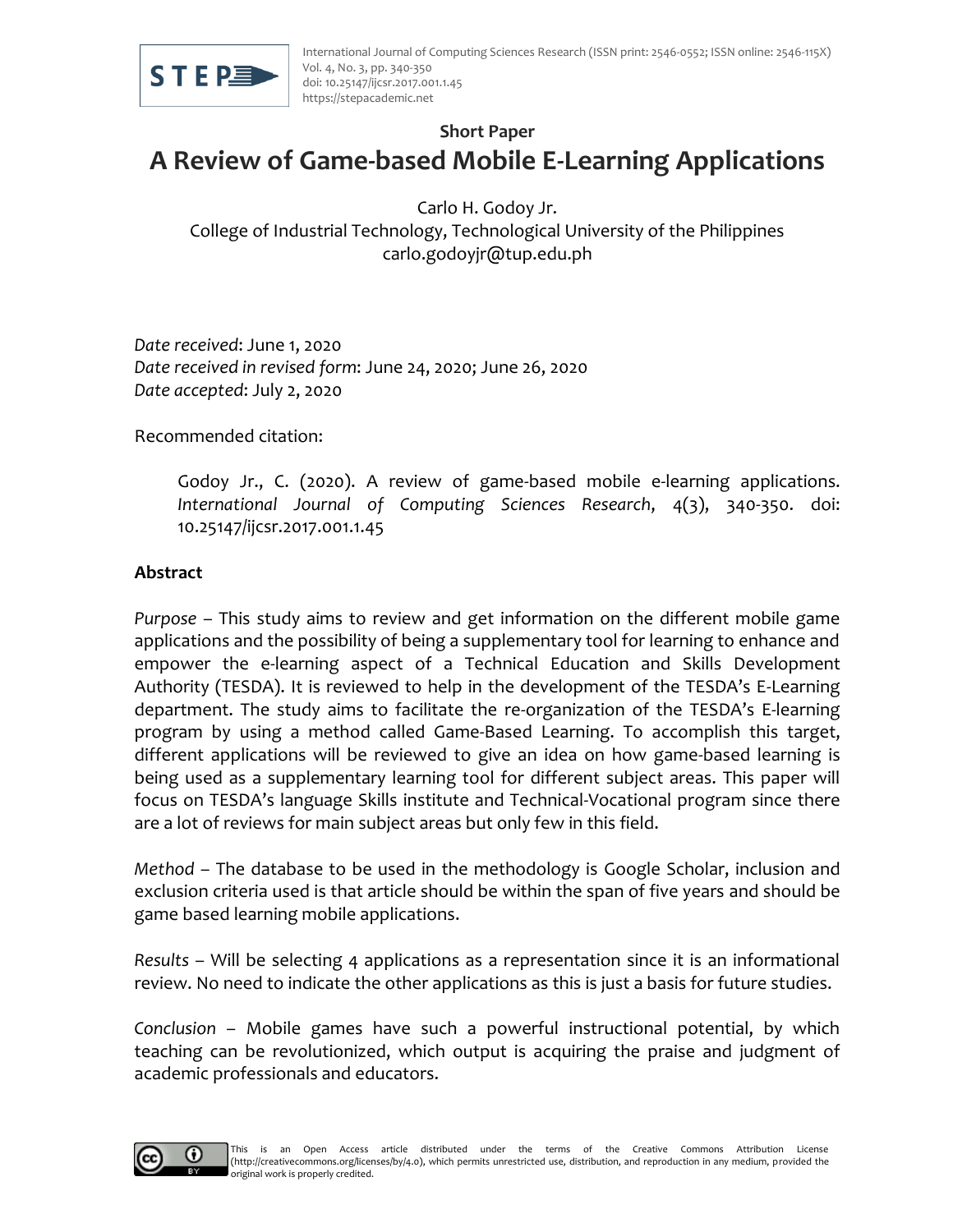*Recommendations* – After this review, future studies can be made to support this study like reviewing from other databases like Web of Science and Scopus to support the foundation made on this review.

*Research Implications* – The review will open further studies to help TESDA administrator in using mobile games as a supplementary learning tool for their e-learning.

*Practical Implications* – TESDA would be able to get an idea on how Technical-Vocational and Language Skills can be taught alternatively in the new normal.

*Social Implications* – Since social distancing is being implemented, students can still enjoy and communicate by using mobile game as an avenue for socialization.

*Keywords* – e-learning, mobile game application, game-based learning, TESDA, language skills institute

## **INTRODUCTION**

E-learning through mobile game application is basically associated with game-based learning. Educational games have been described as applications which use video-related mobile game features to build engaging and immersive learning experiences with specific goals. These games generate challenges, promote different levels of communication and provide fun multimedia and immediate feedback (Denden, Essalmi & Tlili, 2017). Letting the players take advantage of the gameplay to achieve certain goals would make the players be more motivated to play the game as the rule will ultimately make them feel better once the goal is achieved. The perspective that is needed for games to achieve the full potential is as follows: affective, cognitive, socio-cultural and motivational (Plass, Homer & Kinzer 2015). All these views need to be taken into account, with special emphasis depending on the purpose and design of the learning method as well as the game itself.

In terms of assessing the result, using the experience points of the players in a certain mobile application game as a measure of good learning would allow them to understand the reason of getting a low score and use it to have a better game play and learning experience after repeating the game. Adaption, on the other hand, uses computergenerated models in the game as a replica to the situations from the real world for the game to be adapted as a good learning game since it uses scenario-based approach. Garris (2002) (as cited by Ke, Xie & Xie 2016) stated that good learning games are anticipated to involve gamers in a learning method that is problem-based. This is where the players will try to decide on integrated questions, experiment on the alternatives offered or strategies, the feedback of the system is being interpreted, reflect on and adaptation of techniques for the development of fresh insights or skills.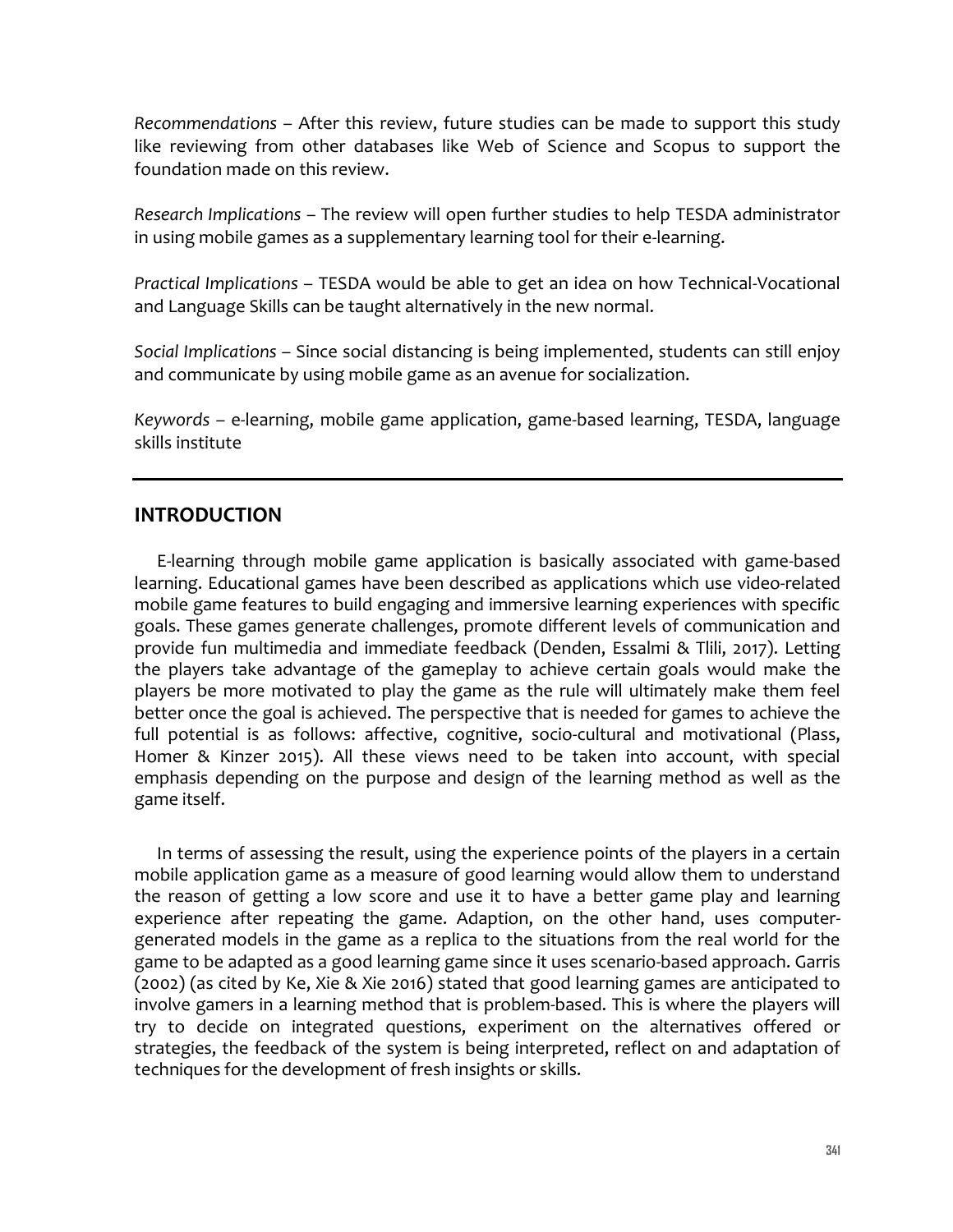This study aims to get proper information about on how mobile game applications are being used for e-learning. The main goal of this review is to present different mobile game applications being used as supplementary learning tools in selected areas of education, in this study. of using mobile application for e-learning is to prove the feasibility of applying a mobile application as an aid to learn difficult subjects like pre-calculus, chemistry, physics, and many others. To accomplish this target, the proponents need to collect essential basic information, research publications and projects, patents, and data from Google Scholar.

This study will provide information on how game-based learning thru mobile app can help in the aspect of establishing an e-learning by the aid of a supplementary tool. This method will serve as an advantage to help students have a fun yet productive learning experience.

#### **THEORIES AND METHODS USED IN EDUCATIONAL MOBILE GAMES**

To promote learning and development, it is certainly a big help to use games as an instructional tool for learning context within the classroom. In the classroom, professional development should communicate the relationship between social learning theory and game-based learning (Polin, 2018). New virtual environments should emerge in the mainstream culture, which may be useful for both learning and entertainment. According to the Constructivist philosophy, thinking takes place by activating one's thoughts and helping to focus on them. This approach helps learners to understand how fresh ideas, actions taken and interactions make sense of their own mental models (Reeve, 2012). Some learners have generally revealed that academic learning through games is linked to a wide range of causes and effects of behavior, affective, perceptual, cognitive and motivational, but it also shows a wide range of research questions, methods, game types, theories and designs (Stiller & Schworm, 2019). This perspective is derived from the behaviorism and constructivist theory.

Educational game is one of game-based learning methods to be applied. Educational games have been described as apps that use video-related mobile game features to create interactive and immersive learning experiences with specific goals. These games create challenges, foster different levels of interaction, and provide pleasant multimedia and immediate feedback (Denden, Essalmi & Tlili 2017). In many areas such as language learning and mathematics, studies have shown the usefulness of educational games. Several scientists have discovered that the narrative meaning is an important aspect of successful educational game design. According to Dickey (as cited by Derwich & Essalmi 2017), it offers a conceptual structure for students to solve their problems as the narrative plot in some games creates an environment in which players will be able to recognize and build trends that are known to combine what is casual with what is highly speculative but acceptable in the deep meaning of the story. Another important component of efficient educational game design is objectives as well as rules of play. Although incorporated in a story frame, goals and rules are not subject to context; they are similarly important components of context.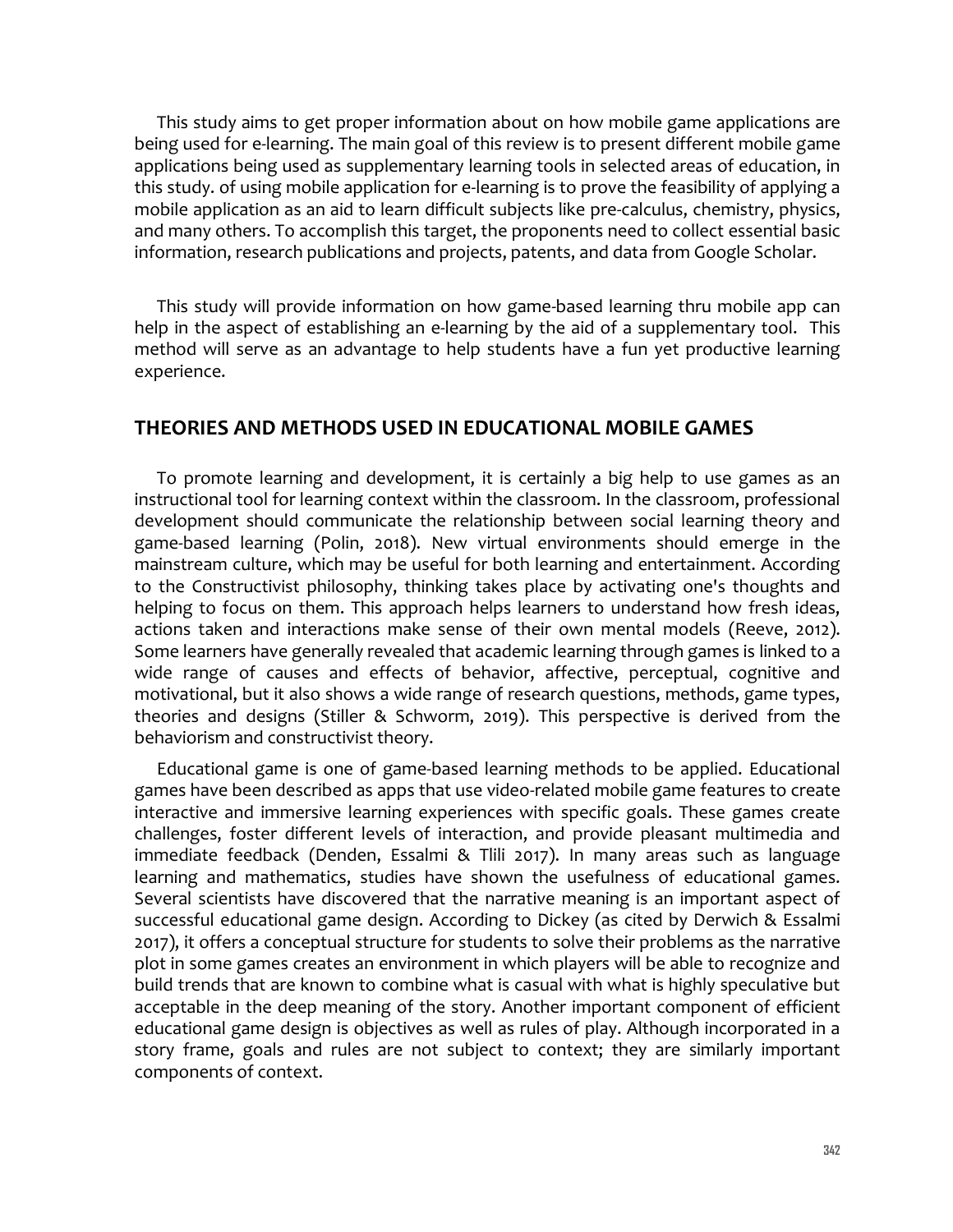A way to create a game that focuses primarily on learning a specific topic is to introduce the concept of a smart game. It is considered complicated to design a Smart Game Based Learning System (SGBLS) (Mejbri, Khemaja, & Raies 2017). It needs to interfere with different actors with specific skills and knowledge. Unfortunately, novice game developers who do not have the necessary skills inspired by instructional and video games systems cannot create SGBLS effectively. The overlap of various features of pervasive games-based smart learning systems (PGBSLSs), including the pervasive aspect, ludic aspect and academic aspect, contributes to the complexity of the use of design time and runtime standards (Mejbri, Khemaja, & Raies 2017). These methods have been regarded not only in the gaming industry but also in the education industry as an innovation technology. Innovation technology has been seen as a promising alternative to learning and teaching in recent years (Quadir et al., 2017). To promote more effective learning and teaching, such as Web 2.0 (Steel & Levy 2013), computer-mediated communication (Sun & Yang, 2015), and game-based learning (Escudeiro & Carvalho 2013), these innovative techniques have been developed.

Mobile game applications also have the element of a video game since it is using visuals to entice the player to play the game. One good example is an Augmented Reality Mobile Game which uses visuals to get the attention of the player (Godoy Jr, 2020). Augmented Reality (AR) apps have received increasing attention over the previous two decades. In the 1990s, AR was first used for apps linked to pilot education as well as for training of Air Force (Akçayır & Akçayır 2016). AR generates fresh world experiences with its data layering over 3D space, suggesting that AR should be embraced over the next 2–3 years to give fresh possibilities for teaching, learning, study, or creative investigation according to the 2011 Horizon Report (Chen et al., 2017). AR uses virtual objects or data that overlap physical objects or environments to create a mixed reality in which virtual objects and actual environments coexist in a meaningful manner to increase learning experiences. Azuma et al. (2001) (as cited by Akçayır & Akçayır, 2016) stated that the mentioned virtual objects is appearing in coexistence as the same space as the objects that is located in the real world. AR is now a common technology commonly used in instructional environments in the education sector (Fernandez, 2017).

AR has also become a major study focus in latest years. One of the most significant factors for the widespread use of AR technology is that it no longer needs costly hardware and advanced machinery such as head mounted screens (Akçayır & Akçayır 2016). Azuma (2004) (as cited by Yilmaz, 2016) stated that Augmented Reality is described as having the following characteristics: integrating actual live environment with computer created environment, offering conversation as well as showing 3D items. All of the mentioned components can really be helpful to develop psychomotor skills of vocational trainees through simulation method. By using simulators, trainees can easily replicate the methodologies of a certain industrial based training which is very needed in the Technical-Vocational programs of TESDA.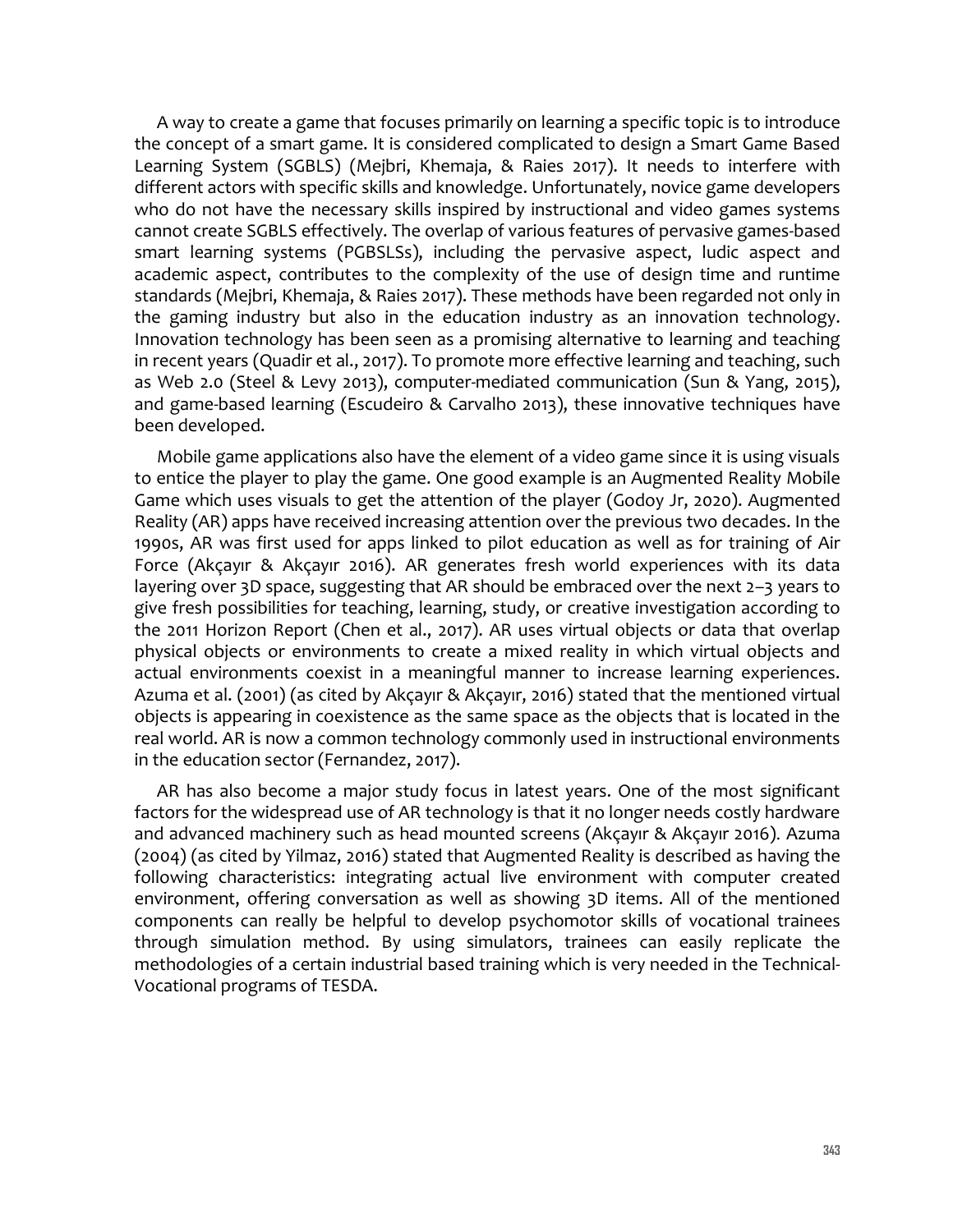#### **RESEARCH METHODOLOGY**

The searching procedure started by selecting the topic to be reviewed (Figure 1). In this case the topic is should be related to applications being used as Game Based Learning application. After identifying the topic, the next step is to go to Google Scholar. Google Scholar will be the sole database to be explored in this study. The reason for using Google Scholar is mainly because according to Zientek et al. (2018), (1) the study can easily be tracked using the Google Scholar Profile; (2) Google Scholar can easily aid in the identification of collections of different publications for a specific research topic; (3) Google Scholar lets a researcher to easily track the research overtime for a publication or researcher; (4) it promotes meta-analytic research; (5) it normally bridges social media and scholarly research.



Figure 1. Overview of Research Methodology

The study will be filtered depending on the importance of each study to show how mobile game is being used already as a supplementary tool. Another filter that needs to be added is the year when the publication was published. It is very safe to say that five years interval will still make a certain publication still valid. Lastly, selecting a few applications for Technical-Vocational and Language Skills is also a filter that needs to be added. Once the filtering has been set, it is now time to select the relevant document that will build up the foundation of the review. After knowing the foundation and the outline where the documents will be discussed, the DOI will be used to be able to get the full copy of the documents. Once the full study has been acquired, it is now time to review all documents. During the review process, this is the time to filter which documents are needed to support the selected topic. Take down notes and get all the helpful information for the citation. The review of the mobile game apps for education was written after the information has been gathered and studies have been selected.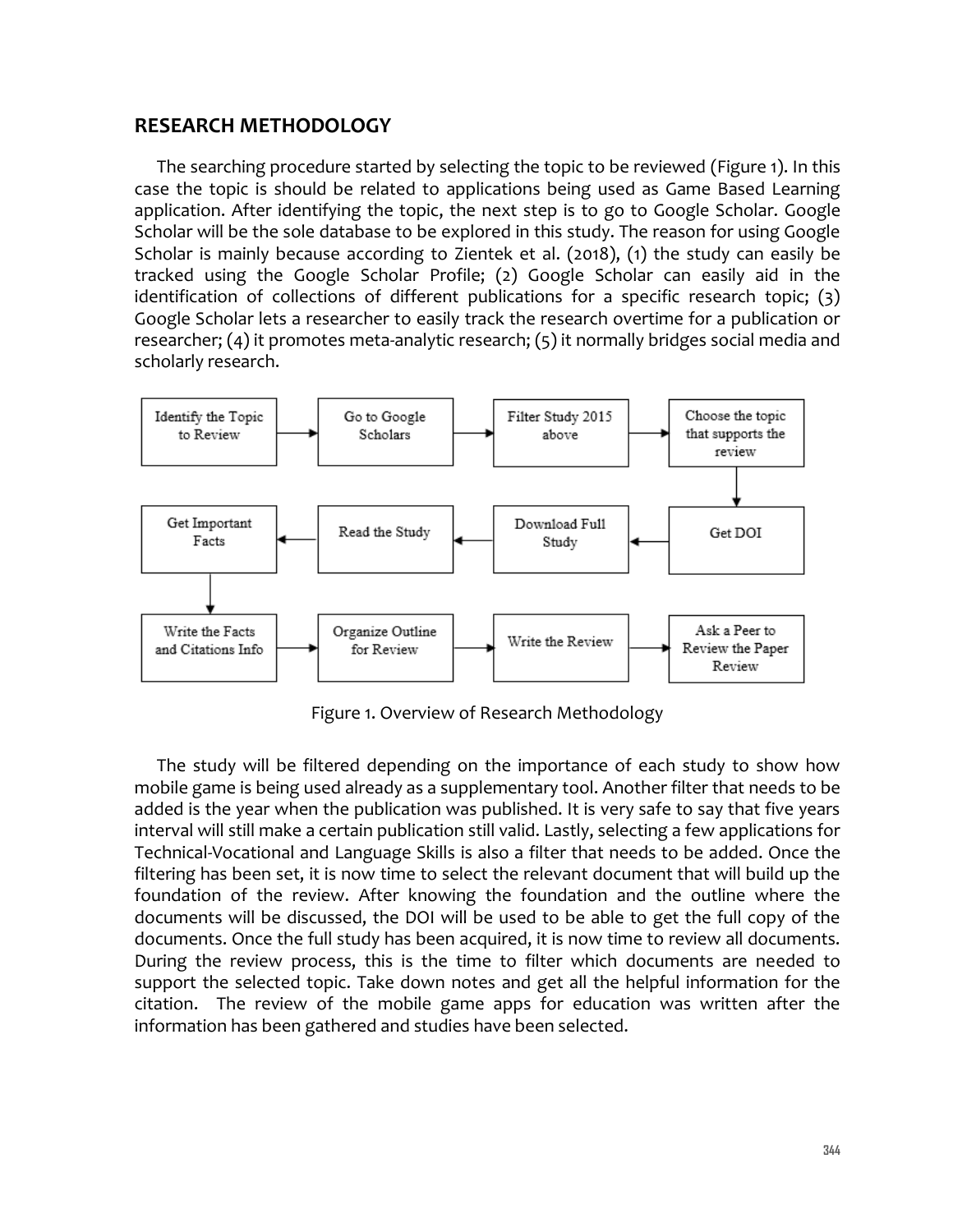| <b>Exclusion Criteria</b>                                                                           | <b>Inclusion Criteria</b>                                                                            |
|-----------------------------------------------------------------------------------------------------|------------------------------------------------------------------------------------------------------|
| Comparison of GBL to normal and<br>blended learning                                                 | Effectiveness of games for<br>Educational Purpose as a<br>supplementary tool                         |
| Games that are not for SPED,<br><b>Language Skills and Technical</b><br><b>Vocational Education</b> | The study should either be for SPED,<br>Language Skills and Technical<br><b>Vocational Education</b> |
| <b>Duplicate Studies</b>                                                                            | The game should be visually<br>impacting in terms of the subject<br>area.                            |
|                                                                                                     |                                                                                                      |

Table 1. Exclusion and Inclusion Criteria

While searching on Google Scholar the inclusion and exclusion criteria will be used. In this case, the year when the publication was published should be between 2015 and 2020. So, this means that the study beyond and before the mentioned range should be excluded. The study will be filtered as well depending on the importance of each study to show how mobile game is being used already as a supplementary tool and its effectiveness. This study should show how the tool helps in learning the selected topic not it is being compared with the traditional style of learning. Selecting a few mobile applications for Technical-Vocational and Language Skills which includes SPED Education to represent the review is also considered to avoid bias selection. Lastly, duplicate studies should be excluded, and the game should be visually impacting in terms of learning SPED, Technical-Vocational and Language Skills

# **RESULTS AND DISCUSSION OF DIFFERENT MOBILE BASED GAME**

Several mobile game applications are used nowadays to supplement teaching and learning process of Language and Technical Vocational subjects. For Technical-Vocational google scholar returned a total of 1660. For Language skills, google scholar returned 143, 000. After applying the inclusion and exclusion matrix illustrated in Table 1, below are selected few as a representation.

1. ChronoOps

An Augmented Reality based game called ChronoOps has been used to scientifically test the behaviors of language learners. An scientific study of language students involved in using an AR location-based portable match that introduces situational as well as encouraging respondents to grow beyond the traditional subject roles connected with ' student ' or ' learner ' roles is the focus of the ChronoOps (Thorne & Hellermann, 2018). Researchers on this study used the terms hypercontextualization and situated usage events as a result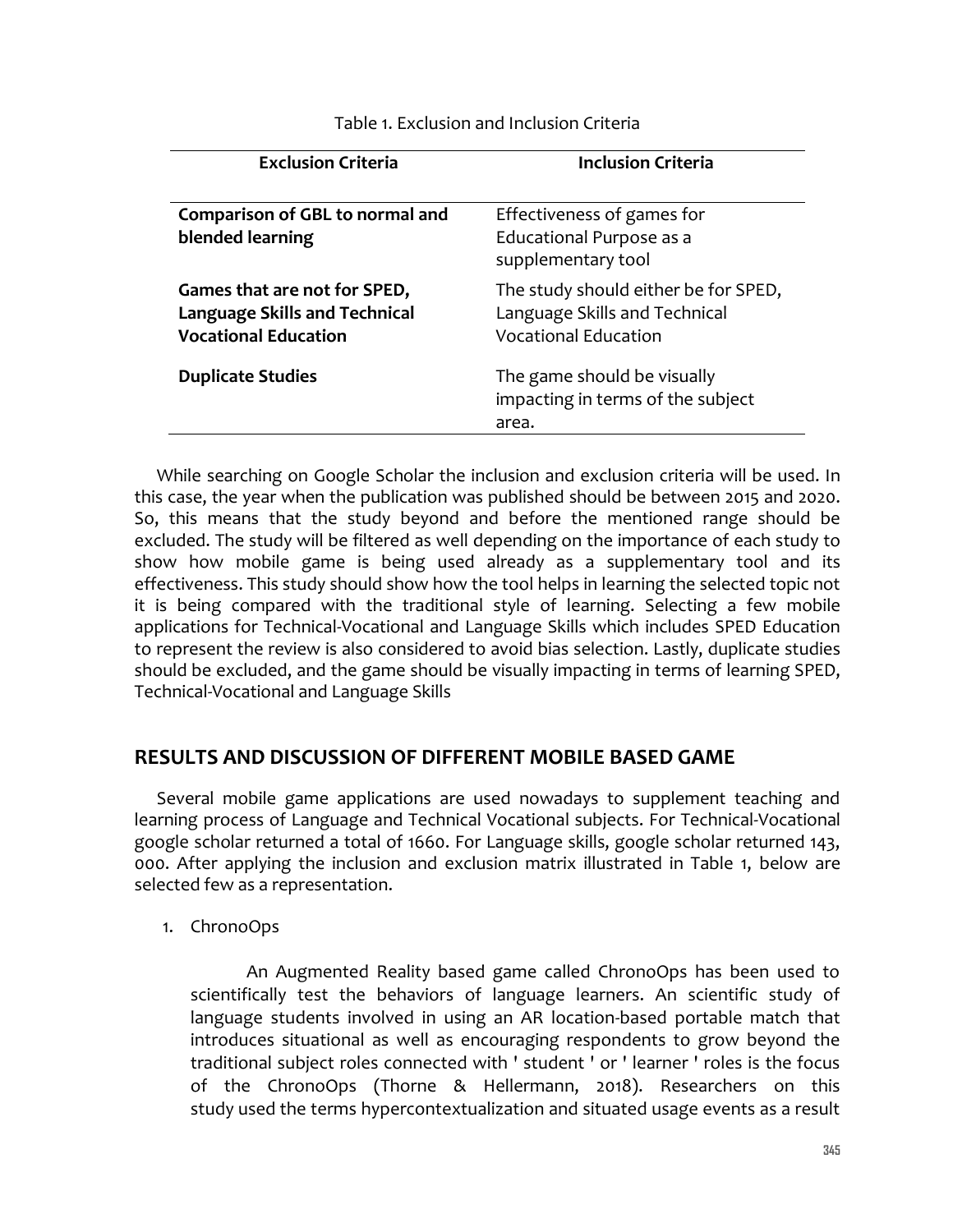of their empirical analyzes to describe the intentional structuring of language learning opportunities that occur during a mobile place-based AR game. Multimodal analysis based on EMCA shows the way participants index in their immediate physical context and makes relevant material resources.

These results endorse AR place-based task design as a way to promote the use of the immediate context and the physical environment as a raw material for improvisational and collaborative achievement of AR tasks by the participants. The study made with chronoops shows that a mobile game application is also effective in language study.

#### 2. Fancy Fruits

Another Augmented Reality based application has been create for special needs education called "Fancy Fruits." It is used to teach children with disability the components of regional vegetables as well as regional fruits. The app contains marker-based AR components that connect with virtual data to the actual scenario. A field survey was carried out to assess the request. The research was attended by eleven kids with mental disabilities. The findings indicate that the respondents has a high level of pleasure. Outcomes from a field study demonstrate the beneficial potential of the app: a great joy of use and a childfriendly design. Since researchers of fancy fruit interviewed children with intellectual disorders (Steinhaeusser et al., 2019).

#### 3. Paint-cAR

In Technical and Vocational Education and Training (TVET) organizations, educators see significant challenges on learning system owing to a broad range of SPED necessity of learners a. A marker-based mobile Augmented Reality app called Paint-cAR has been created in aiding the method of teaching fixing car paint as included in vehicle maintenance vocational training program (Bacca et al., 2015). The application was created using a methodology and principle of Universal Design for Learning (UDL) to aid or assist deeply in the development of portable augmented apps in instructional Collaborative creation purposes. To validate Paint-cAR application in a true situation, a cross-sectional assessment survey was performed.

As for the outcome, the inclusive learning design of the AR program does not only help students with special educational needs, but all students will also take advantage of a successful design. This means AR will help solve some of the one-size-fits-all curricula obstacles and promote expert learning. The incorporation of students, teachers, educational technology experts and software developers into a collaborative development (co-creation) process could achieve successful design.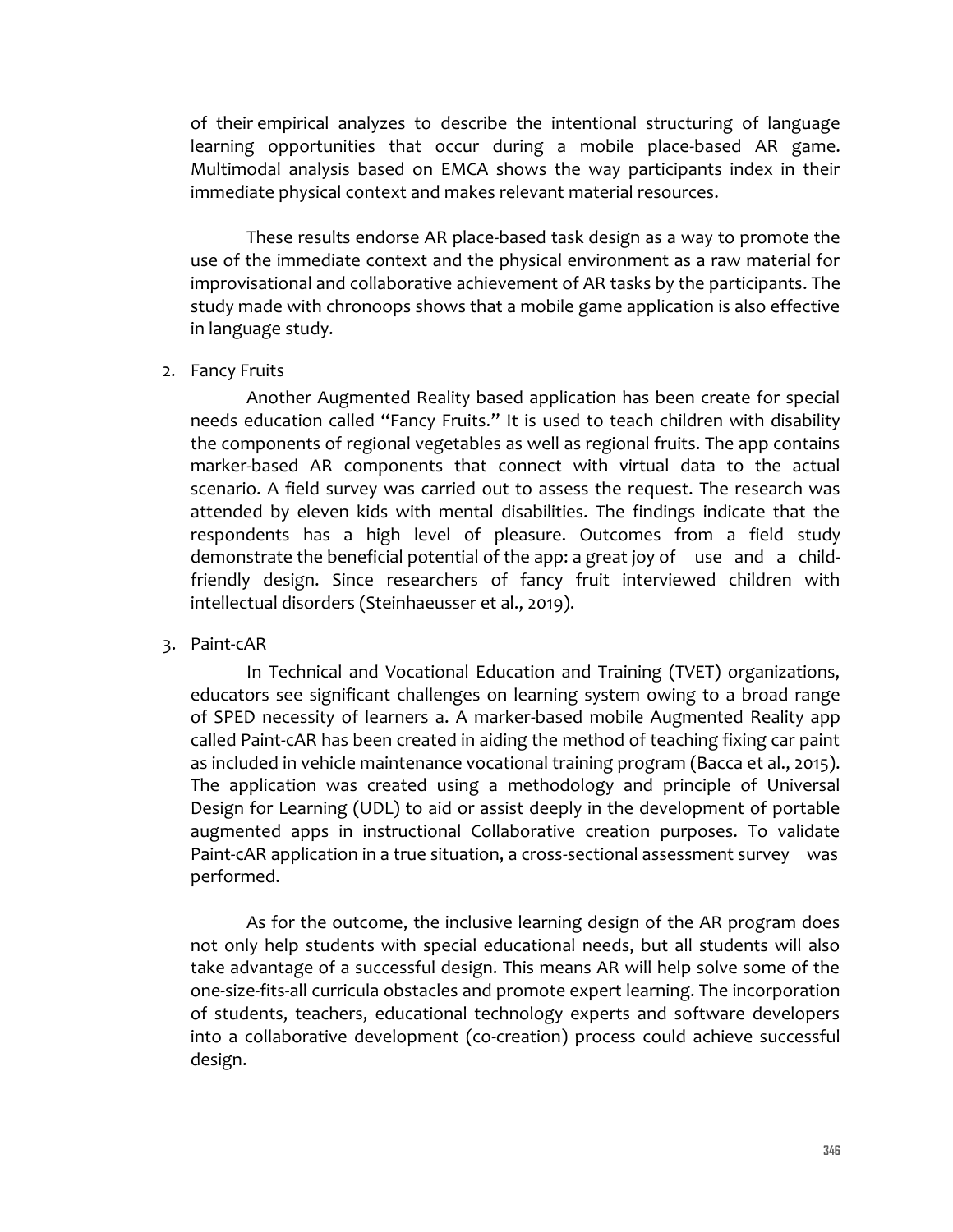#### 4. Explorez

In terms of French language, a learning tool called Explorez has been developed. Explorez enables learning to happen outside the classroom with the objective of offering a contextual and immersive educational experience: one that is important and applicable to the students (Perry, 2015). This application proves that Augmented Reality works as an e-learning instrument for enhanced comprehension of content, learning spatial constructions, language connections, long-term memory retention, enhanced cooperation, and motivation.

## **CONCLUSIONS AND RECOMMENDATIONS**

Digital games have a powerful teaching potential, in an extent education can be revolutionized through it, which output is obtaining academic professionals as well as educators ' praise and judgement. Teachers are a critical component of the program that encompasses educational games creation and use. Mobile games allow school teachers to move their training outside the classroom and connect their teaching with student learning using meaningful items and settings outside the school (Huizenga et al., 2019). More and more schools, educators and learners have access to various kinds of technology and media in recent years, leading to technology-enhanced learning (TEL) being of paramount significance to educators, technology developers and policy makers.

Among these systems, Augmented Reality (AR) is a technological strategy that offers apps that enable learners to communicate with the actual globe through virtual data, and Game-Based Learning (GBL) is a pedagogical strategy that promotes the use of learning games to sum up all preceding discussions. Combining the two process will result to a new system that will give a big impact in the education industry (Tobar Muñoz, 2017). After this review, future studies can be made to support this study like reviewing from other databases like Web of Science and Scopus to support the foundation made on this review.

## **IMPLICATIONS**

This research revealed that a mobile game app that has a visually impacting representation like Augmented Reality increases the motivation of TVET, SPED and Language Skills students especially in the dimensions of trust and satisfaction since the real world is integrated with 3D designs. When students are in a real environment (like a workshop) with real objects and are driven by increased knowledge, it tends to be an activity in which trust and satisfaction are increased, thereby increasing motivation. Hence this proves that a mobile game application can be used as an aid in teaching TVET, SPED and Language Skills subjects.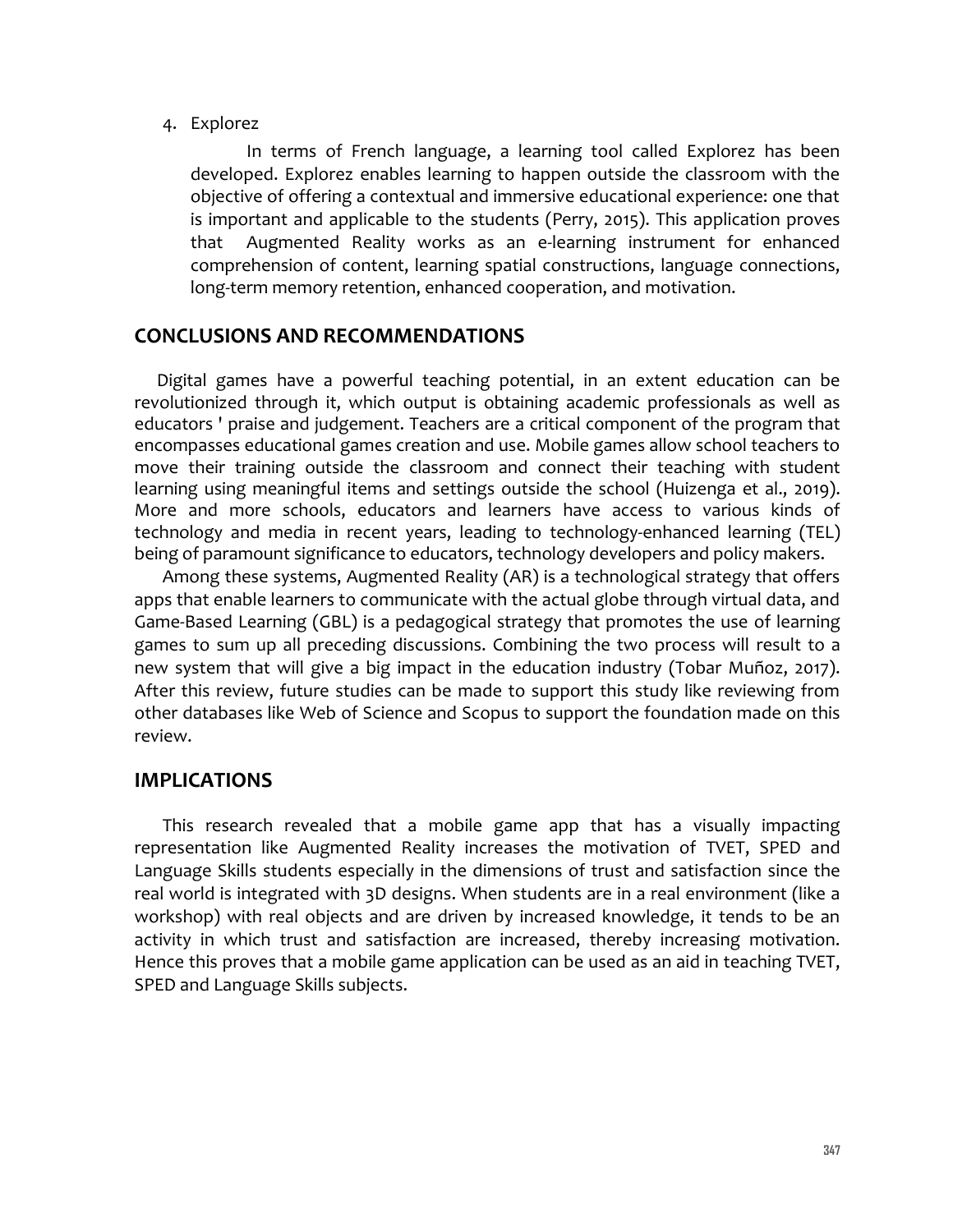# **REFERENCES**

- Akçayır, M., & Akçayır, G. (2016). Advantages and challenges associated with augmented reality for education: A systematic review of the literature. *Educational Research Review, 20(April 2017)*, 1-11. https://doi.org/10.1016/j.edurev.2016.11.002
- Azuma, R., Baillot, Y., Behringer, R., Feiner, S., Julier, S., & MacIntyre, B. (2001). Recent advances in augmented reality. Computer Graphics and Applications, IEEE, 21(6), 34- 47. https://dx.doi.org/10.1109/38.963459
- Azuma, R. T. (2004). Overview of augmented reality. *In Proceeding of SIGGRAPH'04, 04(2004),* 26-es. http://dx.doi.org/10.1145/1103900.1103926
- Bacca, J., Baldiris, S., Fabregat, R., Kinshuk, & Graf, S. (2015). Mobile Augmented Reality in Vocational Education and Training. *Procedia Computer Science*, *75*(Vare), 49–58. https://dx.doi.org/10.1016/j.procs.2015.12.203
- Chen, P., Liu, X., Cheng, W., & Huang, R. (2017). A review of using Augmented Reality in Education from 2011 to 2016. In E. Popescu et al. (eds.), *Innovations in smart learning* (pp. 13-18). Springer, Singapore. https://doi.org/10.1007/978-981-10-2419-1
- Denden, M., Essalmi, F., & Tlili, A. (2017). *A 3-D Educational Game for enhancing learners' performance in A star Algorithm*. *Innovations in smart learning* (pp. 29-32). Springer, Singapore. https://dx.doi.org/10.1007/978-981-10-2419-1
- Derwich, S., & Essalmi, F. (2017). *A 3D Learning Game for Representing Artificial Intelligence Problems*. *Innovations in smart learning* (pp. 33-38). Springer, Singapore. https://dx.doi.org/10.1007/978-981-10-2419-1
- Dickey, M. D. (2006). Ninja Looting for instructional design: the design challenges of creating a game-based learning environment. *In ACM SIGGRAPH 2006 Educators program, 06(2006).* 17-es. https://dx.doi.org/10.1145/1179295.1179313
- Escudeiro, P., & de Carvalho, C. V. (2013). Game-based language learning. *International Journal of Information and Education Technology*, *3*(6), 643- 647. https://dx.doi.org/10.7763/ijiet.2013.v3.353
- Fernandez, M. (2017). Augmented-Virtual Reality: How to improve education systems. *Higher Learning Research Communications*, *7*(1), 1.https://doi.org/10.18870/hlrc.v7i1.373
- Garris, R., Ahlers, R. & Driskell, J. E. (2002). Games, motivation, and learning: a research and practice model. *Simulation & Gaming, 33(4),* 441–467.
- Godoy Jr, C. (2020). Augmented Reality for Education. *International Journal of Innovative Science and Research Technology* 5(6), 39-45. https://dx.doi.org/10.38124/IJISRT20JUN256
- Huizenga, J., Admiraal, W., Dam, G. ten, & Voogt, J. (2019). Mobile game-based learning in secondary education: Students' immersion, game activities, team performance and learning outcomes. *Computers in Human Behavior, 99(April 2019), 137-143*. https://dx.doi.org/10.1016/j.chb.2019.05.020
- Ke, F., Xie, K., & Xie, Y. (2016). Game-based learning engagement: A theory- and datadriven exploration. *British Journal of Educational Technology*, *47*(6), 1183–1201. https://dx.doi.org/10.1111/bjet.12314
- Mejbri, Y., Khemaja, M., & Raies, K. (2017). Requirements Engineering for Pervasive Games Based Smart Learning Systems. *Innovations in smart learning* (pp. 127–136). Springer, Singapore. https://dx.doi.org/10.1007/978-981-10-2419-1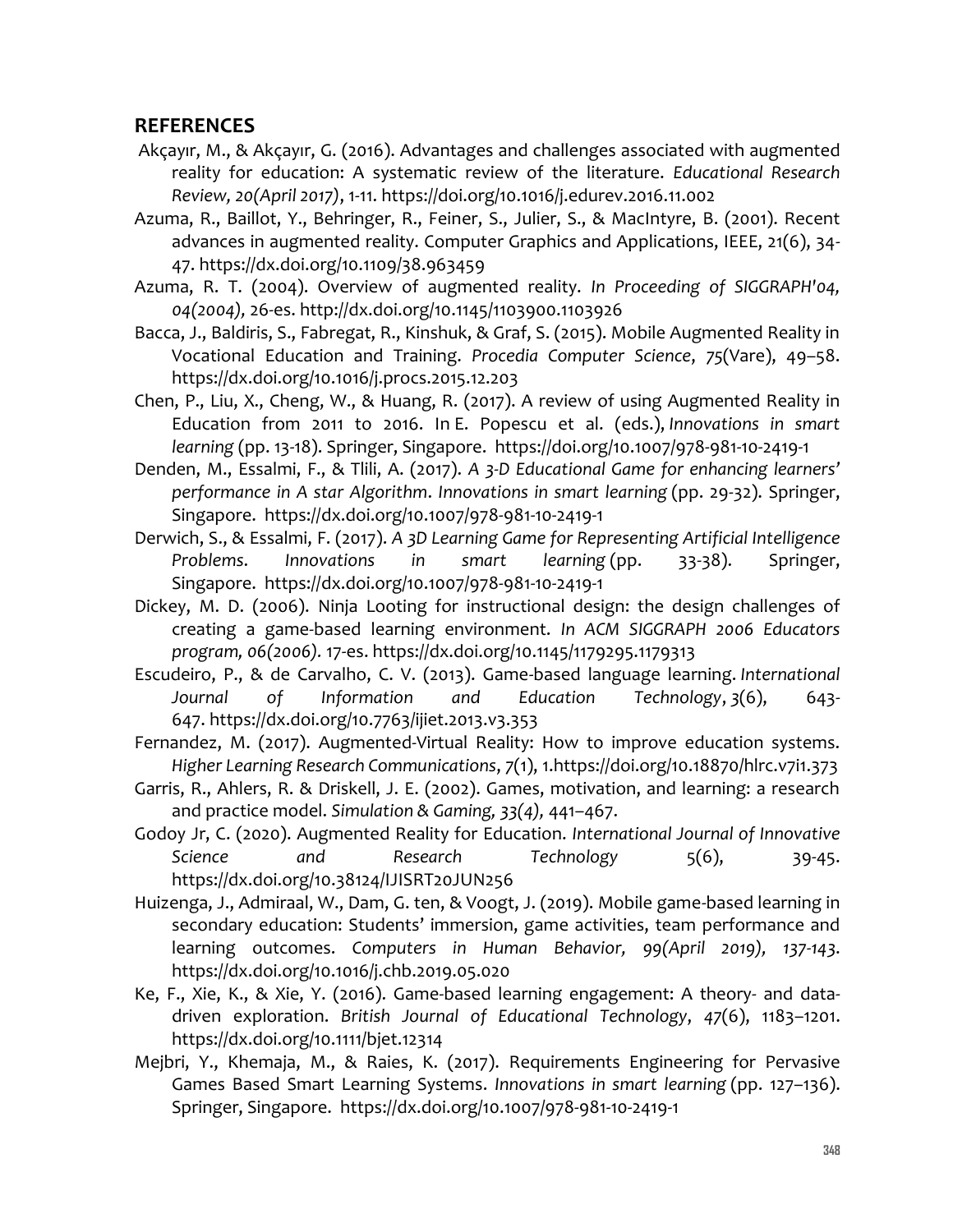- Perry, B. (2015). Gamifying French Language Learning: A Case Study Examining a Questbased, Augmented Reality Mobile Learning-tool. *Procedia - Social and Behavioral Sciences*, *174(*February 2015), 2308–2315. https://dx.doi.org/10.1016/j.sbspro.2015.01.892
- Plass, J. L., Homer, B. D., & Kinzer, C. K. (2015). Foundations of Game-Based Learning. *Educational Psychologist*, *50*(4), 258–283. https://dx.doi.org/10.1080/00461520.2015.1122533
- Polin, L. G. (2018). Constructivist education in an age of accountability. In *Constructivist Education in an Age of Accountability*. https://doi.org/10.1007/978-3-319-66050-9
- Quadir, B., Yang, J. C., Chen, N., Jen, M., & Shih, A. (2017). *The Effects of Perceived Innovation Game Attributes by Learners on Learning Performance in a Game- Based Achievement Learning System*. *Innovations in smart learning* (pp. 155–164). Springer, Singapore. https://dx.doi.org/10.1007/978-981-10-2419-1
- Reeve, C. (2012). Constructivism and Games | Play with Learning. Retrieved July 17, 2019, from playwithlearning.com website: http://playwithleaming.com/2012/01/20/constructivism-and-games/
- Steel, C. H., & Levy, M. (2013). Language students and their technologies: Charting the evolution 2006-2011. *ReCALL*, *25*(3), 306–320. https://dx.doi.org/10.1017/S0958344013000128
- Steinhaeusser, S. C., Riedmann, A., Haller, M., Oberd, S., & Latoschik, M. E. (2019). *Fancy Fruits - An Augmented Reality Application for Special Needs Education. 2019 11th International Conference on Virtual Worlds and Games for Serious Applications (VS-Games).* IEEE, Austria. https://dx.doi.org/ 10.1109/VS-Games.2019.8864547
- Stiller, K. D., & Schworm, S. (2019). Game-Based Learning of the Structure and Functioning of Body Cells in a Foreign Language: Effects on Motivation, Cognitive Load, and Performance. *Frontiers in Education*, *4*(March), 1–19. https://dx.doi.org/10.3389/feduc.2019.00018
- Sun, Y.-C., & Yang, F.-Y. (2015). I help, therefore, I learn: service learning on Web 2.0 in an EFL speaking class. *Computer Assisted Language Learning*, *28*(3), 202–219. https://dx.doi.org/10.1080/09588221.2013.818555
- Thorne, S. L., & Hellermann, J. (2018). *Contextualization and Situated Language Usage Events . Proceedings of the Mobile Augmented Reality : Hype Contextualization and Situated Language Usage Events Bio data*. (July 2017). https://archives.pdx.edu/ds/psu/25468
- Tobar Muñoz, H. (2017). *Supporting technology for augmented reality game-based learning*. .Retrieved from https://dialnet.unirioja.es/servlet/tesis?codigo=136813
- Yilmaz, R. M. (2016). Educational magic toys developed with augmented reality technology for early childhood education. *Computers in Human Behavior*, *54*, 240– 248. https://dx.doi.org/10.1016/j.chb.2015.07.040
- Zientek, L., Werner, J., Campuzano, M., & Nimon, K. (2018). Social media to promote research. *New Horizons in Adult Education &Human Resource Development* 30(1), 39– 46. https://dx.doi.org/10.1002/nha3.20209